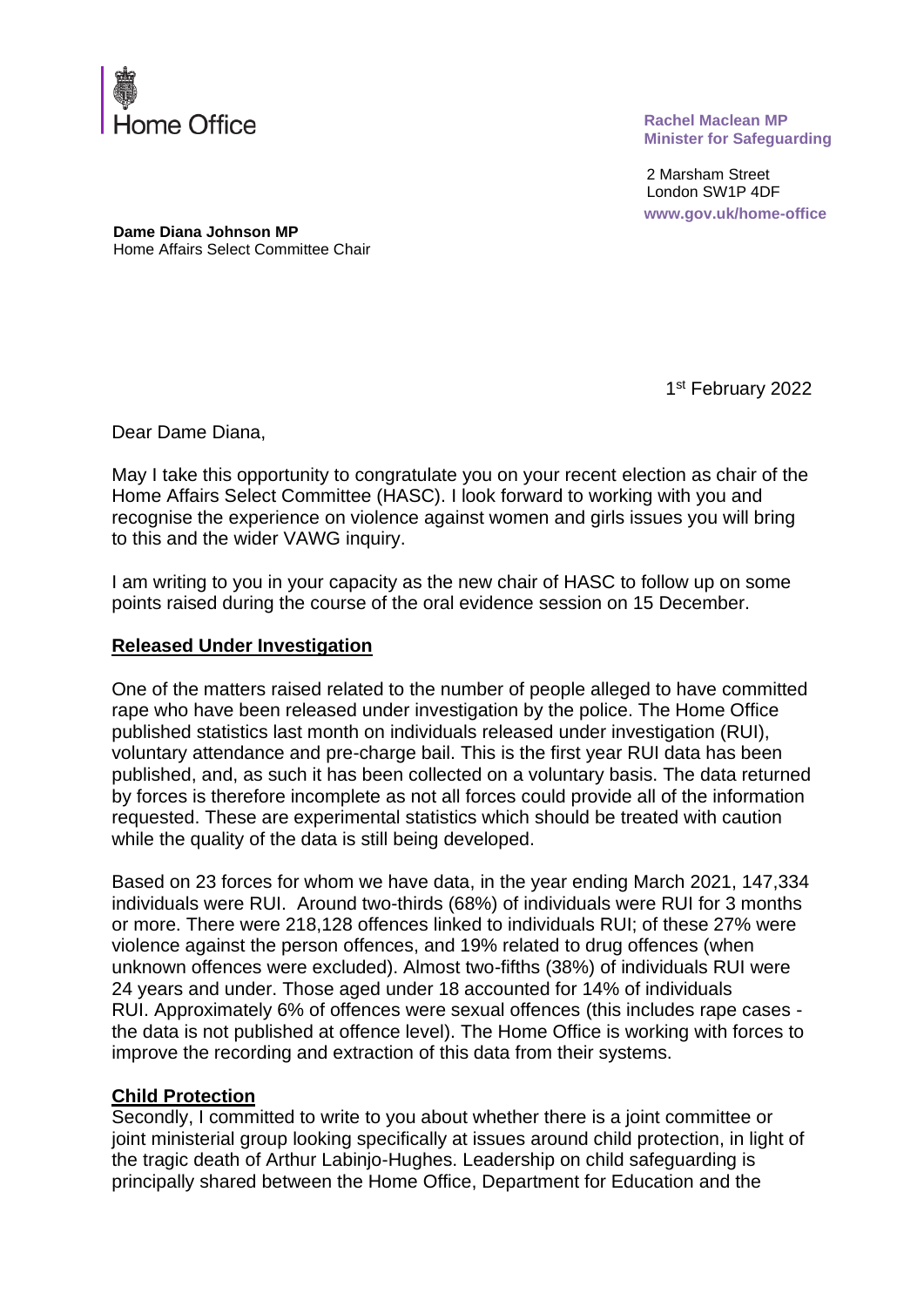Department of Health and Social Care, with other departments (including the Department for Levelling Up, Housing and Communities, Ministry of Justice and Department of Work and Pensions) engaged on specific issues as necessary.

A number of structures are in place across Government which facilitate oversight and joint working between departments with responsibility for child safeguarding policy. These range from ministerial and senior official groups which oversee specific programmes of work (including delivery of funding, cross-Government strategies and Government-commissioned reviews), to regular engagement between officials and Ministers on cross-cutting policy issues. Specific examples include the Vulnerable Children and Young People Programme Board (established in April 2020 to shape the government's strategic approach to support and safeguarding vulnerable children during the pandemic), and the Cross-Government Ministerial Board on Care Leavers, created to drive action across departments for this vulnerable group, for whom the Government has a corporate parenting obligation. Many issues relevant to child protection are devolved to Scotland, Wales and Northern Ireland (for example, health, education and local authority children's services). The focus of these groups therefore generally relates to safeguarding policy in England.

#### **Specialist police officers**

Thirdly, in the course of the session a question was asked about the number of police officers and investigators that are specially trained to deal with rape and serious sexual offences.

As you will appreciate, the deployment of officers is a matter for Chief Constables. Chief Constable Sarah Crew, the National Policing Lead for Adult Sexual Offences, highlighted when she gave evidence in October, she is engaging with Chief Constables across England and Wales to help ensure this specialism is recognised across forces. In addition, the Government is funding Operation Soteria to help establish an effective, evidence-based way of driving improvements in the investigation of rape cases across policing. A key pillar of this work involves examining the current learning and development opportunities provided to officers in each pathfinder force and improving understanding of how these can be enhanced to ensure officers can develop their skills. The five initial Operation Soteria pathfinder forces each have different working arrangements and the findings of this work will allow us to improve our understanding of what works best to ensure officers nationally have the right skills to investigate rape thoroughly and effectively.

We are also funding the Vulnerability Knowledge and Practice Programme (run by the National Police Chiefs' Council, which drives improvement in the policing response to all safeguarding crimes (including adult sexual offences)); supporting the appointment of DCC Maggie Blyth as a full time National Lead on Violence Against Women and Girls; and our commitment to support the recruitment of 20,000 additional police officers will enable more resource to support this speciality and keep the public safe. Over 11,000 additional police officers have been recruited to date and work is on track to recruit the remainder by March 2023.

The Home Office does not currently collect data on number of officers working specifically on or who have had specialist training on rape and sexual offences cases. However, as part of the annual ['Police workforce, England and Wales'](https://gbr01.safelinks.protection.outlook.com/?url=https%3A%2F%2Fwww.gov.uk%2Fgovernment%2Fcollections%2Fpolice-workforce-england-and-wales&data=04%7C01%7CLena.Goodfellow5%40homeoffice.gov.uk%7C23e15e5479204010060008d9a82cb660%7Cf24d93ecb2914192a08af182245945c2%7C0%7C0%7C637725732247717841%7CUnknown%7CTWFpbGZsb3d8eyJWIjoiMC4wLjAwMDAiLCJQIjoiV2luMzIiLCJBTiI6Ik1haWwiLCJXVCI6Mn0%3D%7C3000&sdata=RqrxOMmY4rlAMCflCrVjDYLxh8Lk9zK4JkmXsV5cj8A%3D&reserved=0)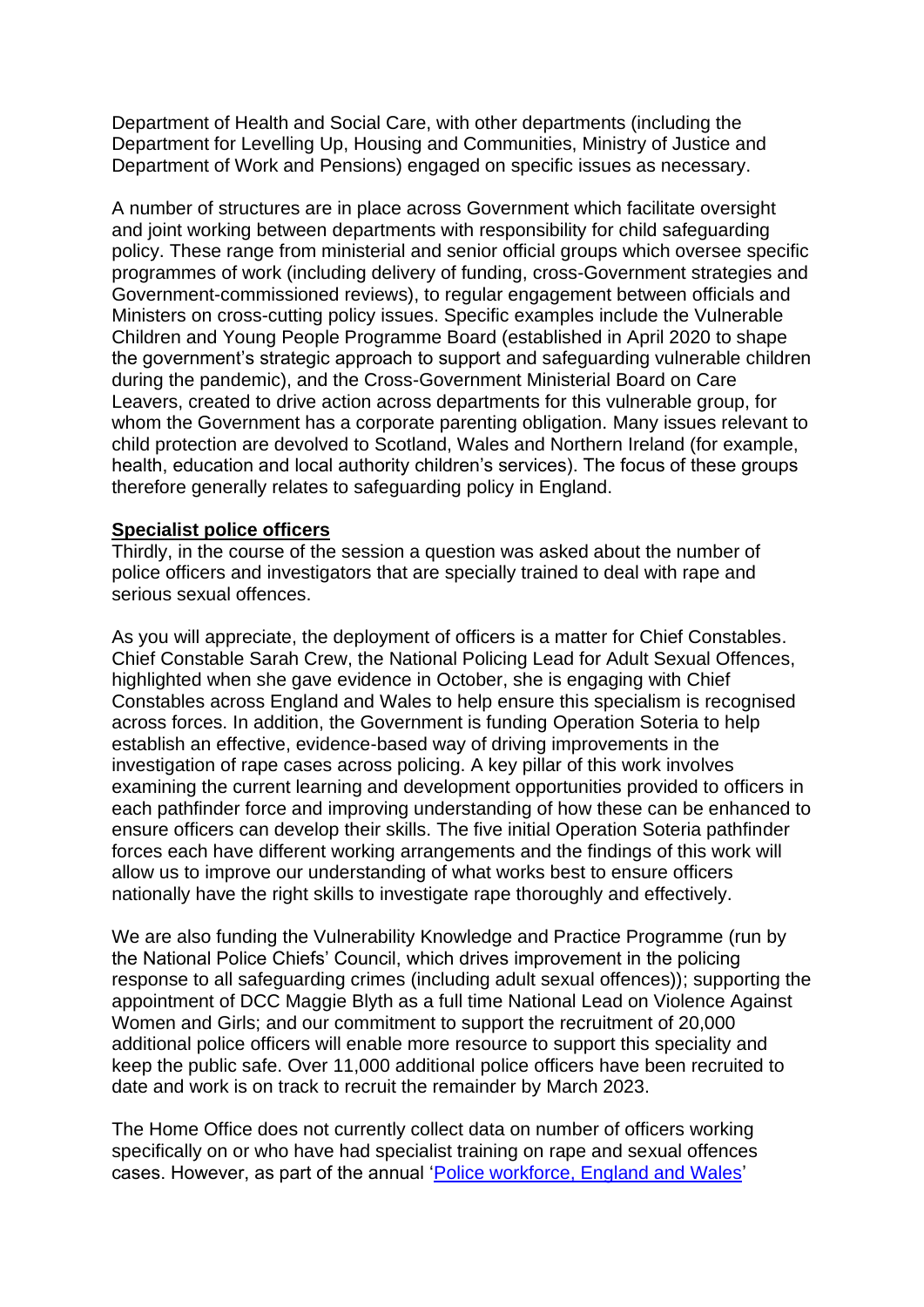statistical bulletin, we collect and publish information on the number of officers working in the role of "Protecting Vulnerable People" – this includes those working in domestic abuse units, violent and sex offender management teams, and vulnerable person protection officers. The latest statistics show that as at 31 March 2021 there were 9,017 full-time equivalent (FTE) officers working in these roles, an increase of 8% on the previous year, when there were 8,347 FTE officers working in these roles.

## **Accountability of Operational Partners**

The Committee also asked about the accountability of operational partners in the context of the Rape Review Action Plan.

Our Rape Review Action Plan recognised that greater accountability and transparency would be critical in driving improvements to the system. That is why on 9 December we published the first of our six-monthly progress report reports and first 'scorecard' on adult rape cases. We will use the scorecard and progress report to monitor progress on our ambition to more than double the number of adult rape cases reaching court by the end of this parliament and the actions we are taking to make this happen. In addition, the ministerially chaired Rape Review Taskforce, of which I am a member, meets on a regular basis to drive progress. Members include senior representatives from the Crown Prosecution Service and police.

This is complemented by bimonthly cross-Government meetings chaired by the Deputy Prime Minister and with attendance from the Home Office and the Attorney General's Office to review progress and unblock issues. Sponsorship and superintendence relationships exist to hold to account whilst preserving the independence of operational partners. The governance structures we have put in place ensure the continued independence of decision making of operational partners while enabling frank conversations about corporate matters and performance.

## **Division of Government Responsibility**

I note that the Committee has taken evidence from victims and survivors who have been advised not to access certain forms of therapy and counselling in case their notes are then disclosed to the defence. This can then have an impact on their mental health.

The Attorney General's Office is currently conducting a review of the operation of the Attorney General's Guidelines on Disclosure, which includes guidance on the access of third-party material, including access to therapy and counselling notes. While a defendant has a right to a fair trial, victims are entitled to protection from unnecessary and unjustified invasion of their private lives. It is crucial that only the reasonable lines of inquiry are pursued, beyond those that are purely speculative. The ongoing Review will look to see how this is working in practice and if any amendments are necessary to assist officers and investigators to conduct this delicate balancing exercise.

A recommendation that has been made by some voluntary and community sector organisations is to make complainants' therapy and counselling notes nondisclosable. This issue is also being looked at during the Attorney General's Review into Disclosure Guidelines. There is a balance that must be achieved when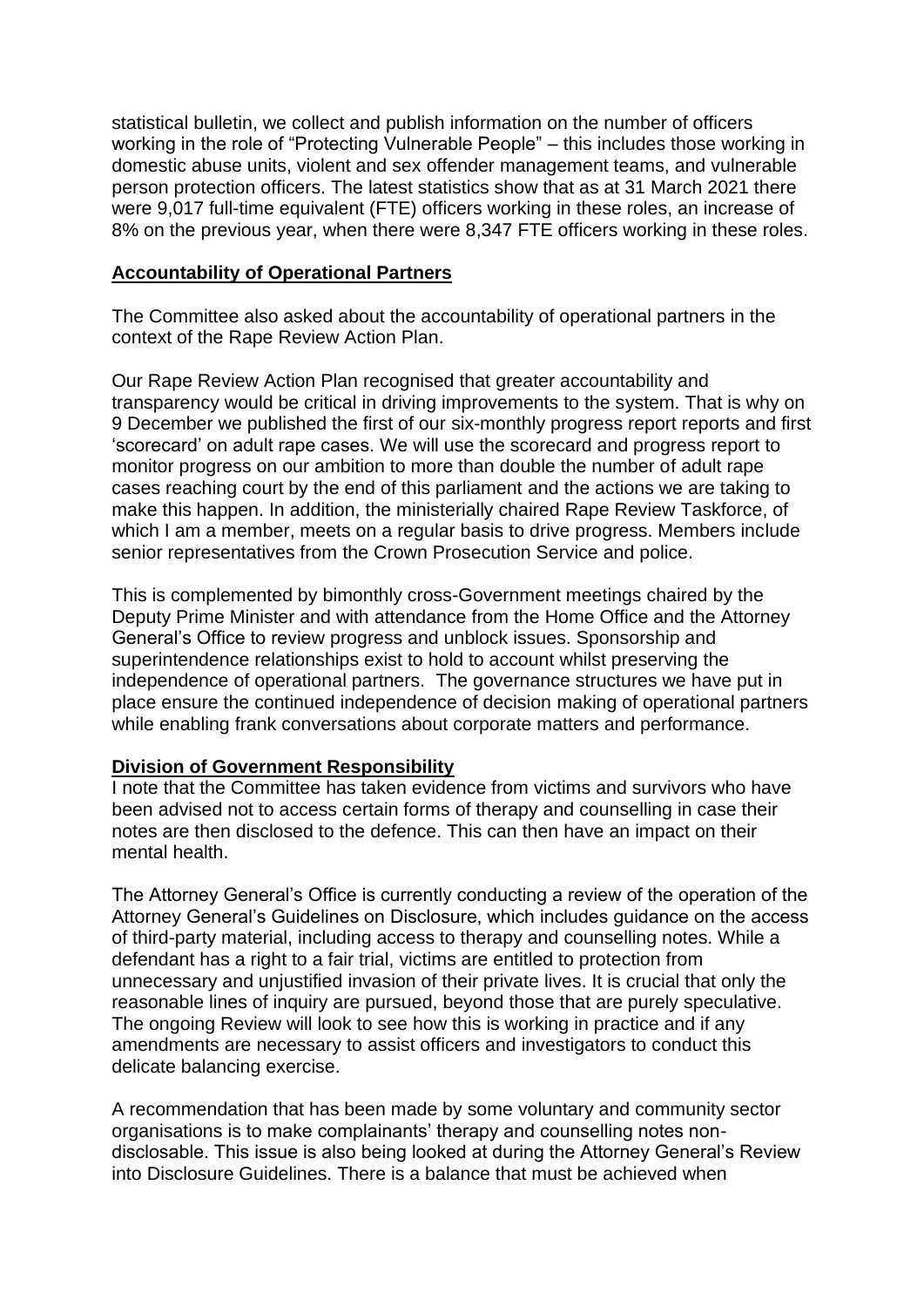undertaking an investigation, ensuring the need to pursue all reasonable lines of enquiry are followed to guarantee a fair trial with the right to privacy. It is vital that victims and witnesses feel confident to come forward, but it is equally important that police and other agencies have access to the evidence they need to fully investigate crime and guarantee a fair trial.

The Committee has requested an update on when the work linking data across the criminal justice system will be complete, so that it is possible to track individual offences or defendants throughout the system. The Ministry of Justice is working collaboratively with partners across the system to improve the linking of our data, including the way it is collected and analysed. This is still in its scoping stages and timeframes for completion will be clearer once scoping has been completed.

# **Police, Crime, Sentencing and Courts Bill**

In response to your questions about the impact of the Police, Crime, Sentencing and Courts Bill, the Government is doing much to reduce the intrusiveness of requests by the police to access digital evidence. With so much more of our lives being lived online, the ability to extract information from devices can be a crucial factor in bringing offenders to justice. However, it is vital that information is only requested where necessary and proportionate in response to a reasonable line of enquiry.

The Bill includes provisions which clearly set out the duties of authorities to respect privacy and ensure that information is only requested from victims as a last resort. We are working with the NPCC and College of Policing to develop means of monitoring the use of these powers, for example through the use of Digital Processing Notices (DPNs). We must ensure that police officers can access training and support to ensure the powers are used correctly and that all requests for individuals' devices are made as a last resort. We will also continue to engage on the Thames Valley Police pilot in which victims in rape cases can request a review when the police make a request for personal information during the investigation stage.

As set out in the Rape Review, another key ambition of the Government related to the processing of digital forensics, is to ensure that no victim is left without a mobile phone for more than 24 hours. Home Office allocated £5m of existing funding towards the rollout of digital forensics technology to 24 forces covering all regions of England and Wales. Rollout of this technology will be complete by the end of this financial year and we will closely monitor its impact.

## **Progression of cases**

Finally, in the course of giving evidence, the Chair of the Bar Council Derek Sweeting QC told the Committee that cases with defendants on remand are being prioritised over other cases. This impacts upon rape and serious sexual offence cases as it seems most defendants are on bail or released under investigation.

We recognise the challenges that the pandemic has created for all users of the justice system, including those for whom access to justice has been delayed, and continue to work to reduce the length of time victims and witnesses wait for their cases to be heard. Judges continue to work to prioritise cases involving vulnerable complainants and witnesses, to seek to ensure that domestic abuse, serious sex